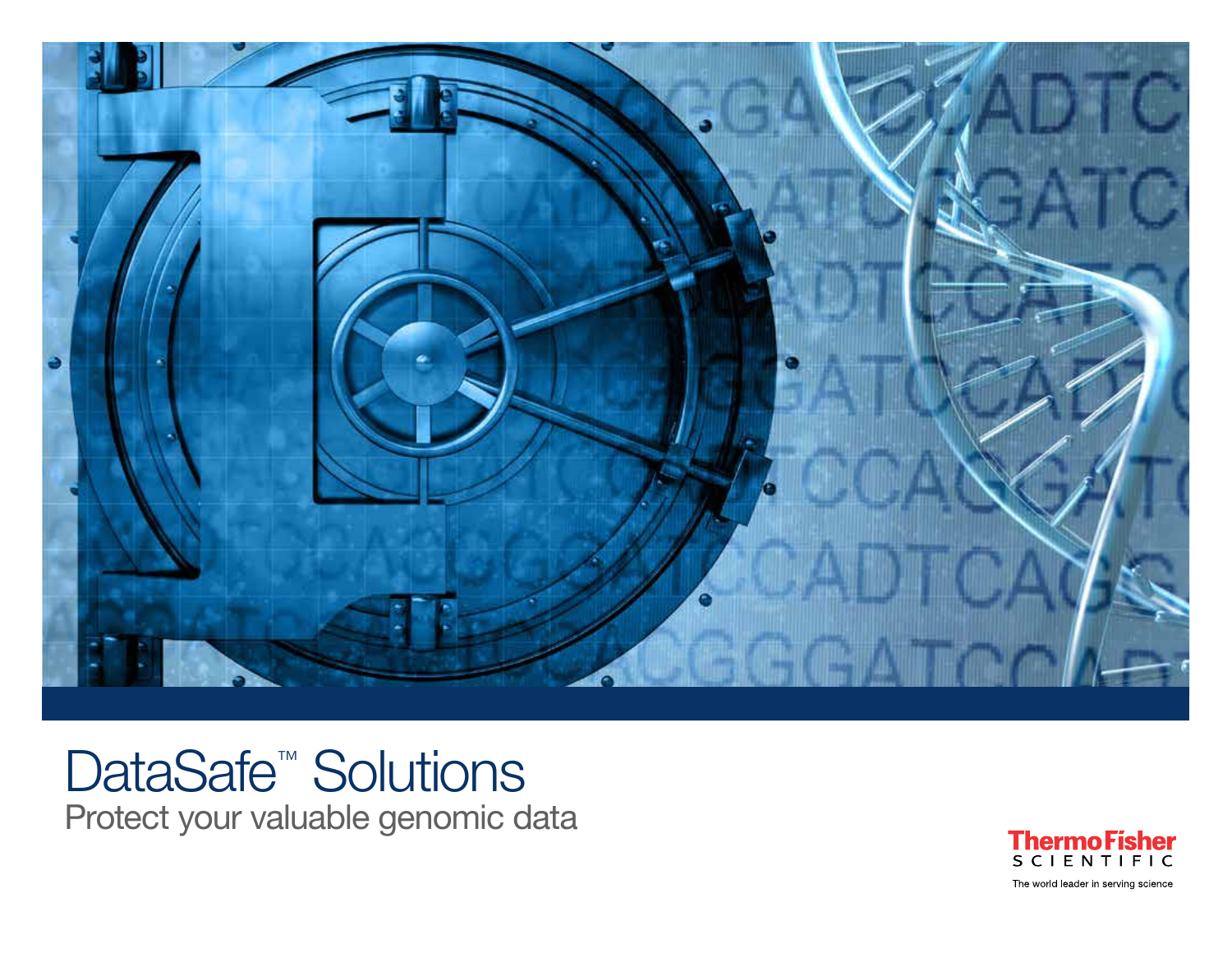Ideal for midsize and growing labs, DataSafe™ Solutions offer flexibility, protection, and rapid retrieval of genomics and life science data.



### **Turnkey**

Central and secure storage of next-generation sequencing (NGS) data is critical to the success of your organization. The ability to store and protect the data generated from your NGS sequencers contributes to streamlined data management and offers safeguards against disasters. We partner with you to provide a scalable data storage and backup solution.

- Fully rely on our NGS and IT professionals for a personalized solution built for your lab
- Includes design, integration, software, hardware, and support



### **Scalability**

- Private storage space for all of your instrument data
- Compatible with NGS, mass spectrometry, and imaging data
- Scales as you grow: add instruments and add storage



### **Protection**

- Be 100% in control of your data with a physical, on-site device
- Control access to your sample information
- Automatically back up and mirror your data



### Speed

- Up to 100x faster transfers than off-site or cloud storage
- Make your instrument run like new by cleaning up primary storage

### Common concerns of NGS users:

- What happens if my current storage system crashes?
- Can I recover data if something is accidentally erased?
- Do I have a second copy of all my NGS data on-site, to access in case of system failure, theft, or damage?

These concerns can be mitigated with the right technologies and strategies in place. Whether you are solving critical research problems or handling valuable samples with your NGS application, we can help you treat your data with the utmost integrity.

# DataSafe<sup>™</sup> Solutions—protect your valuable data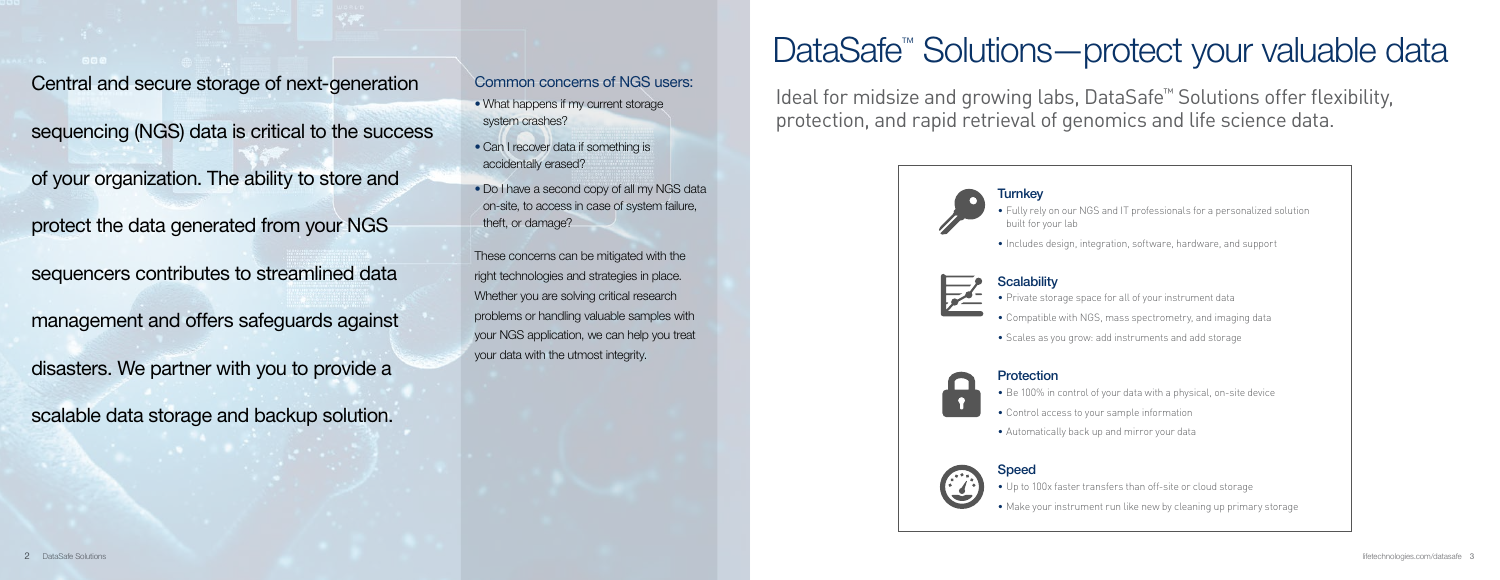

# Integrated solution with ongoing support

Consultation Hardware Integration Ongoing support

DataSafe<sup>™</sup> Solutions combine IT consultation, hardware, NGS system integration, and support by IT and NGS professionals.

### **Consultation**

Based on best practices from genomics, and IT industries, our IT consultant works with you to understand the data and budgetary needs of your institution. We partner with you or your local IT team to build a strategy to help ensure your data can be recovered should a mechanical or operational error occur this results in a customized storage solution for your critical NGS data. The consultation involves gathering requirements that include:

• Data retention time—how long do you need to keep data?

• Data replication needs—should multiple copies of your data be made?

• Recovery-point objectives—how often do you want to back up your data

• Granularity—which data files are backed up at each interval?

• Recovery-time objectives—how much time can you dedicate to recover

- 
- 
- (hourly, daily, monthly)?
- 
- lost data?
- 
- 
- 
- Operational recovery—what is the plan if something gets deleted accidentally?

• Data archives—what data do you want to keep long term but not access daily? • Volume management—what is the best way to use disk space to balance efficiency, reliability, and budget?

• Disaster recovery—what is the plan if a disk fails?

### **Hardware**

Next, we design a system tailored for you. The enterprise-quality hardware is optimized around your organization's goals and can scale to grow with you as you add instrumentation to your laboratory. Our scale-out network attached storage (NAS) systems start between 20 and 100 TB and scale to 500 TB and beyond.

### Integration

Your data storage solution is integrated and installed seamlessly with your NGS instruments. Your data remains on site and private, available to share only with users you specify.

### **Support**

Every DataSafe™ Solution includes multiyear, on-site hardware and software support. Additionally, your solution includes one year of direct access to specialized IT consultants for support with integration, network connection, and data management.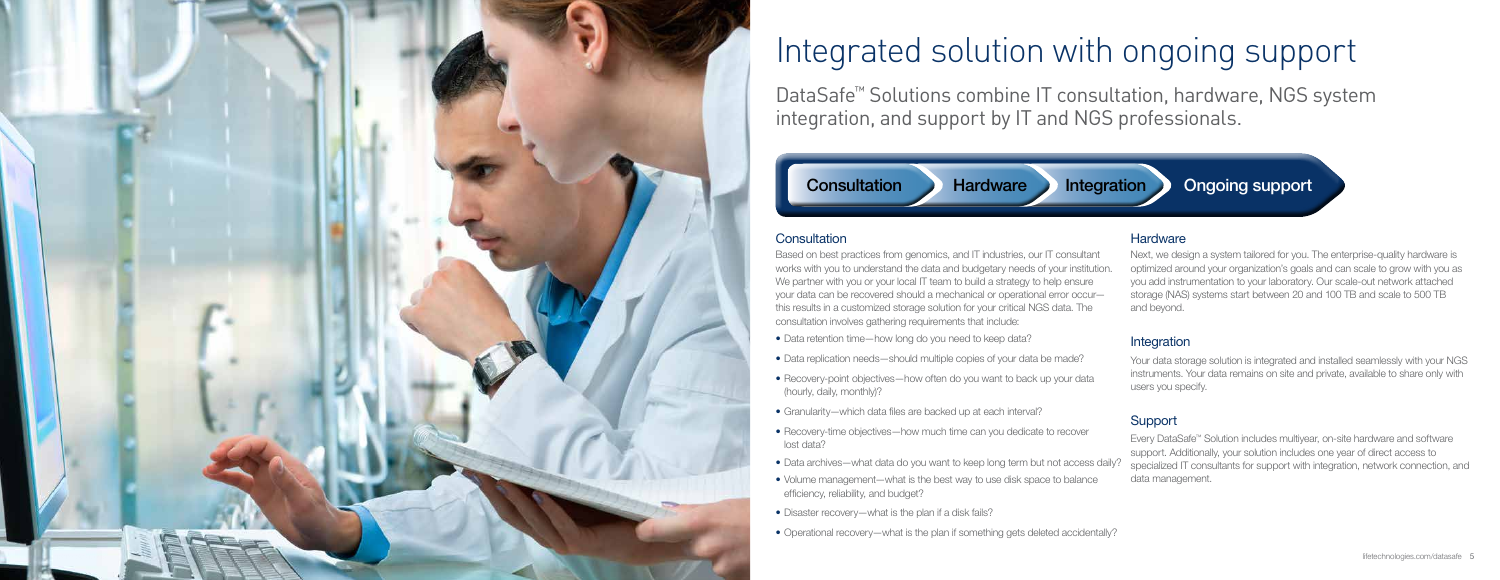

## Allowing you to focus on genomics, not your data storage

### Why are we best equipped to provide this service?

- We understand the NGS data needs of core, service, and research labs, and are prepared to provide knowledgeable guidance for your storage strategy
- Our experienced IT consultants are proficient in NGS, the Linux® operating system, and highperformance computing, and are well versed in genomics data storage needs

### Global professional services team

With over 155 years of combined NGS experience and over 45 bioinformatics scientists, your professional services team is highly equipped to help with complete end-to-end NGS projects, including software consulting, compliance services, data analysis and interpretation, and application training.



## Fast facts

- 90% of the world's data has been generated in the last 2 years<sup>1</sup>
- In one year of operation, a hospital sequencing 1,000 exome samples may need to add as much as 50 TB of additional storage
- In a recent study, 50% of NGS users identified a need for long-term data storage solutions; this includes labs performing translational and clinical research 2
- Only 30% of NGS labs reported having central data storage and backup provided by their organization<sup>3</sup>
- Data storage has been identified as a top logistical challenge and operational bottleneck that can delay adaptation of NGS into the laboratory<sup>4</sup>
- 1. Baseline Magazine: http://www.baselinemag.com/analyt ics-big-data/slideshows/surprising-statistics-about-big-data.html
- 2. BCC Research Market Forecasting, Bioinformatics: Technologies and Global Markets, April 2013.
- 3. Percepta market research report 2014.
- 4. DeciBio report, Next-Generation Sequencing: Market Size, Segmentation, Growth and Trends by Provider, March 2013, 2nd Edition.w